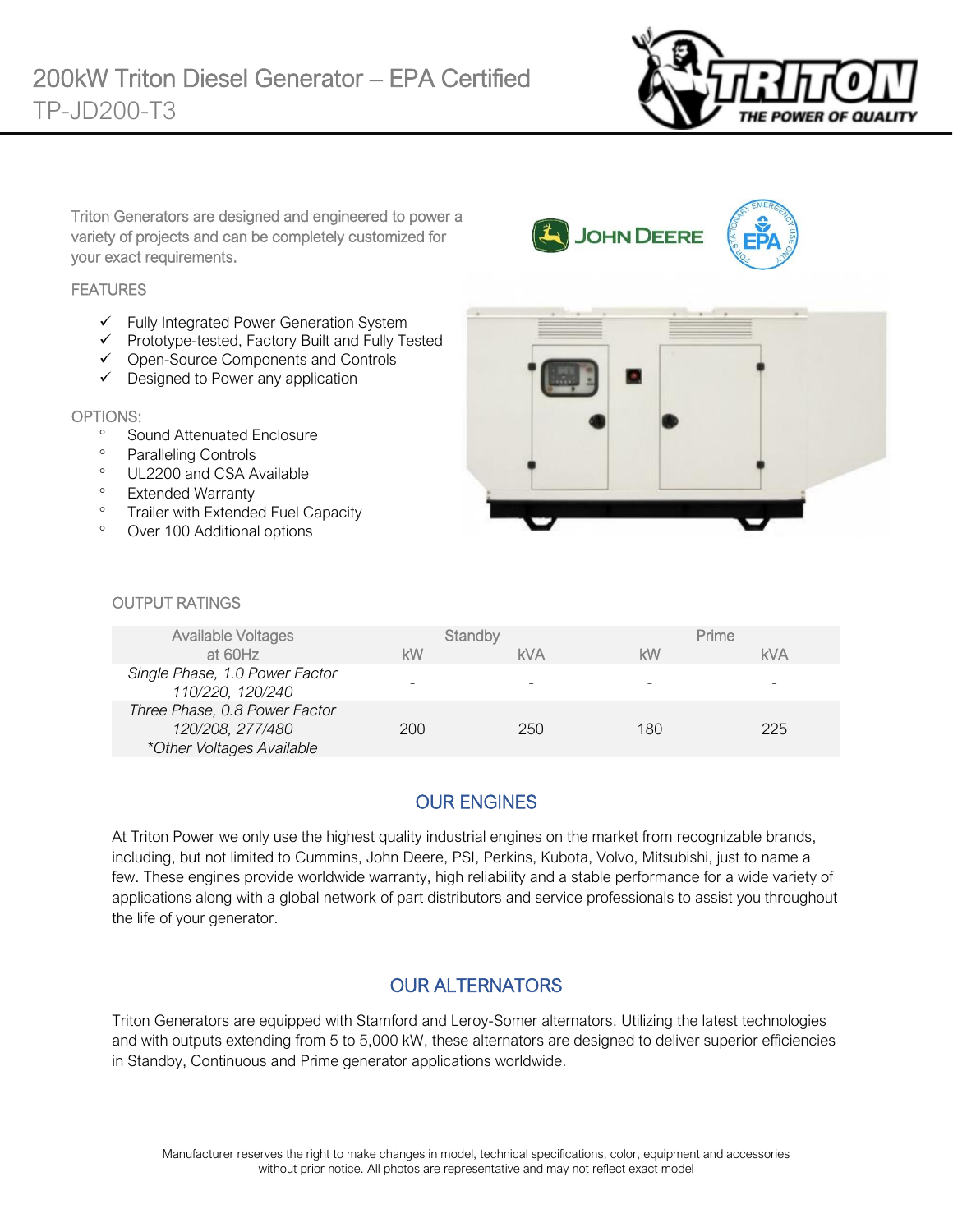

#### ENGINE INFORMATION

| Engine Make                      | <b>John Deere</b>           |
|----------------------------------|-----------------------------|
| Model                            | 6068HF485                   |
| <b>Tier Rating</b>               | Tier 3                      |
| Engine Speed (RPM)               | 1800                        |
| Engine Power Output at rated RPM | 235 kWm / 215 HP            |
| Cooling                          | <b>Radiator Cooled</b>      |
| Aspiration                       | Turbocharged and Air to Air |
| Total Displacement (Liter)       | 6.8                         |
| No. of Cylinders and Build       | 6, In Line                  |
| <b>Bore and Stroke</b>           | 106 x 127                   |
| <b>Compression Ratio</b>         | 17.0:1                      |
| Governor                         | Electronic                  |
| Fuel Consumption (L/hr)          |                             |
| <b>Full Load</b>                 | 58.59                       |
| 75% Load                         | 42.94                       |
| 50% Load                         | 30                          |
| Oil Capacity (Liter)             | 21                          |
| Coolant Capacity (Liter)         | 34                          |

# ALTERNATOR INFORMATION

| Manufacturer                          | Leroy Somer or Stamford                                         |
|---------------------------------------|-----------------------------------------------------------------|
| Design                                | Brushless single bearing, revolving field                       |
| Stator                                | 2/3 pitch                                                       |
| Rotor                                 | Single bearing, flexible disc                                   |
| <b>Insulation System</b>              | Class H                                                         |
| <b>Standard Temperature Rise</b>      | 125 -163°C Continuous                                           |
| Exciter Type                          | <b>Self Excited</b>                                             |
| <b>Phase Rotation</b>                 | A(U), B(V), C(W)                                                |
| <b>Alternator Cooling</b>             | Direct drive centrifugal blower fan                             |
| AC Waveform Total Harmonic Distortion | No load < $1.5\%$ . Non distorting balanced linear load < $5\%$ |
| Telephone Influence Factor (TIF)      | <50 per NEMA MG1-22.43                                          |
| Telephone Harmonic Factor (THF)       | $<$ 2%                                                          |
|                                       |                                                                 |

# DEEP SEA DIGITAL CONTROLLER

- Adaptable for a wide variety of single gen-set applications, supporting diesel, gas and petrol engines.
- Monitors engine speed, oil pressure, coolant temperature, frequency, voltage, current, power and fuel level, giving you comprehensive engine and alternator protection.
- <sup>o</sup> Easy USB configuration via the DSE PC Suite or directly through the controller's panel.
- <sup>o</sup> Standard units include models DSE4520 or DSE4510. Additional models for AutoStart (DSE73XX and DSE74XX Series) and Synchronization (DSE86XX Series) available upon request on customized equipment.

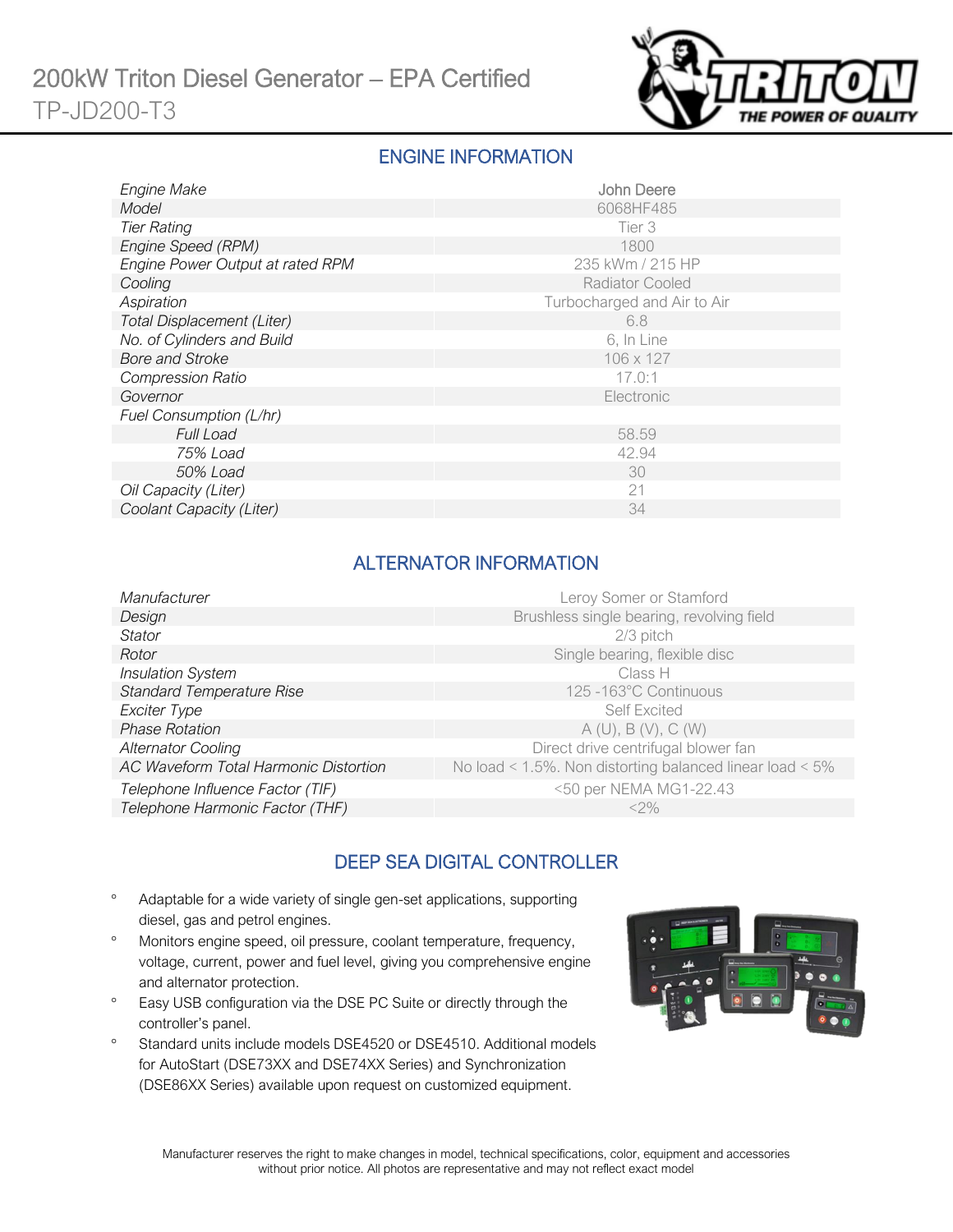

# STANDARD ITEMS

Engine System:

Ī

- o Oil Drain Extension
- o Air Cleaner
- o Critical Exhaust Silencer (Enclosed Versions)
- o Expanded Metal Safety Guards
- Fuel System
	- o Primary Fuel Filter
	- o Fuel Lock-off
		- o Flexible Fuel Lines
	- Cooling System
		- o Factory Installed Radiator
		- o 50/50 Ethylene glycol antifreeze
		- o Radiator Drain Extension
- Electrical System
	- o Unit Mounted Mainline Circuit Breaker
	- o Battery Charging Alternator
	- o Battery Tray and Cables
	- o Emergency Stop Switch
- ✓ Generator Set
	- o Mounted on Heavy Duty Steel Base Frame
	- o Anti-Vibration Pads between Engine/Alternator and Frame
	- o Full Factory Load Bank Testing
	- o Sub-Base Lifting Points
- ✓ Alternator
	- o Single and Three Phase
	- o 12 Lead Stamford or Leroy-Somer
- ✓ Enclosure (if selected)
	- o Heavy Duty Steel Enclosure (Aluminum Options)
	- o Powder Coated Finish
	- o Easy Access to All Service Points
	- o Fully Sound Attenuated
	- o Advanced Water and Dust Proofing
	- o Easy to Transport
	- o Includes 8-hour single wall fuel tank

# OPTIONAL ITEMS

- Engine System:
	- o Upgraded Exhaust Silencers (Hospital, Residential, Critical)
	- o Heavy Duty Air filters
	- o Oil Heater
	- o Block Heater (Circulating, up to 5000 Watt)
- Fuel System
	- o Multi-Valve Fuel Connections
	- o Fuel Cooler
- Electrical System
	- o Battery Charger (Standard and Float Type)
	- o Additional Circuit Breakers
	- o Shunt Trips
	- o Electrically Controlled Breakers
	- o Medium Voltage Alternators
	- o Paralleling Systems
	- o Electrical Connections (Cam-Locks, Refer Plugs, Distro Panel, and more)
- Cooling System
	- o Upgraded Radiator Systems
	- o Marine Grade Radiator
	- Generator Set
		- o Seismic Isolators
		- o Remote Mounted Control System
- **Enclosure** 
	- o Aluminum Enclosure
	- o Ultra-Quiet Enclosure
	- o 20 and 40' Container Packages
	- o Custom Paint Colors
- Alternator
	- o 600 Voltage
	- o Medium Voltage (1000 to 13,200 voltage)
	- o Two Bearing
- Additional Options
	- o Please inquire, Triton can assist in engineering nearly any option